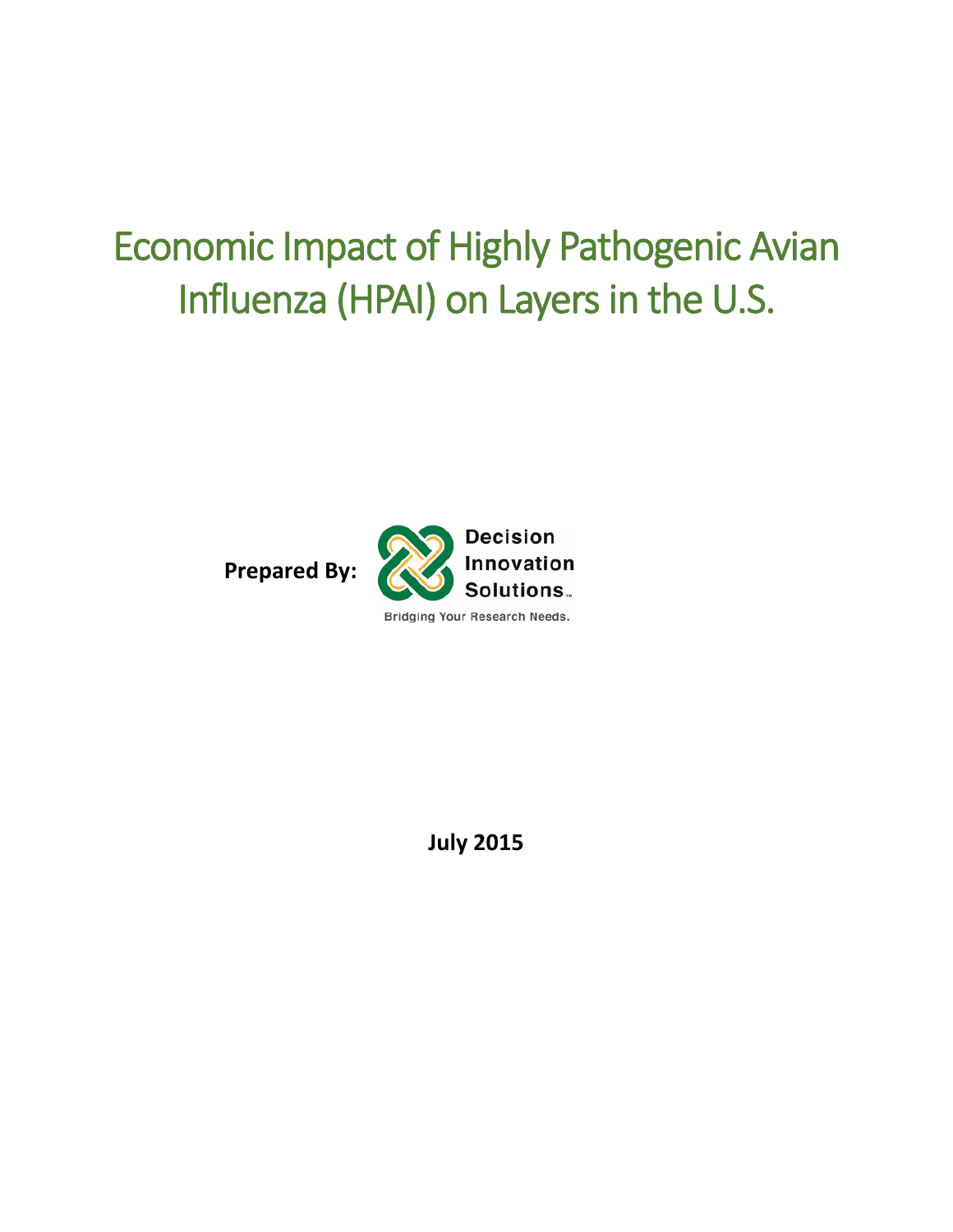# Table of Contents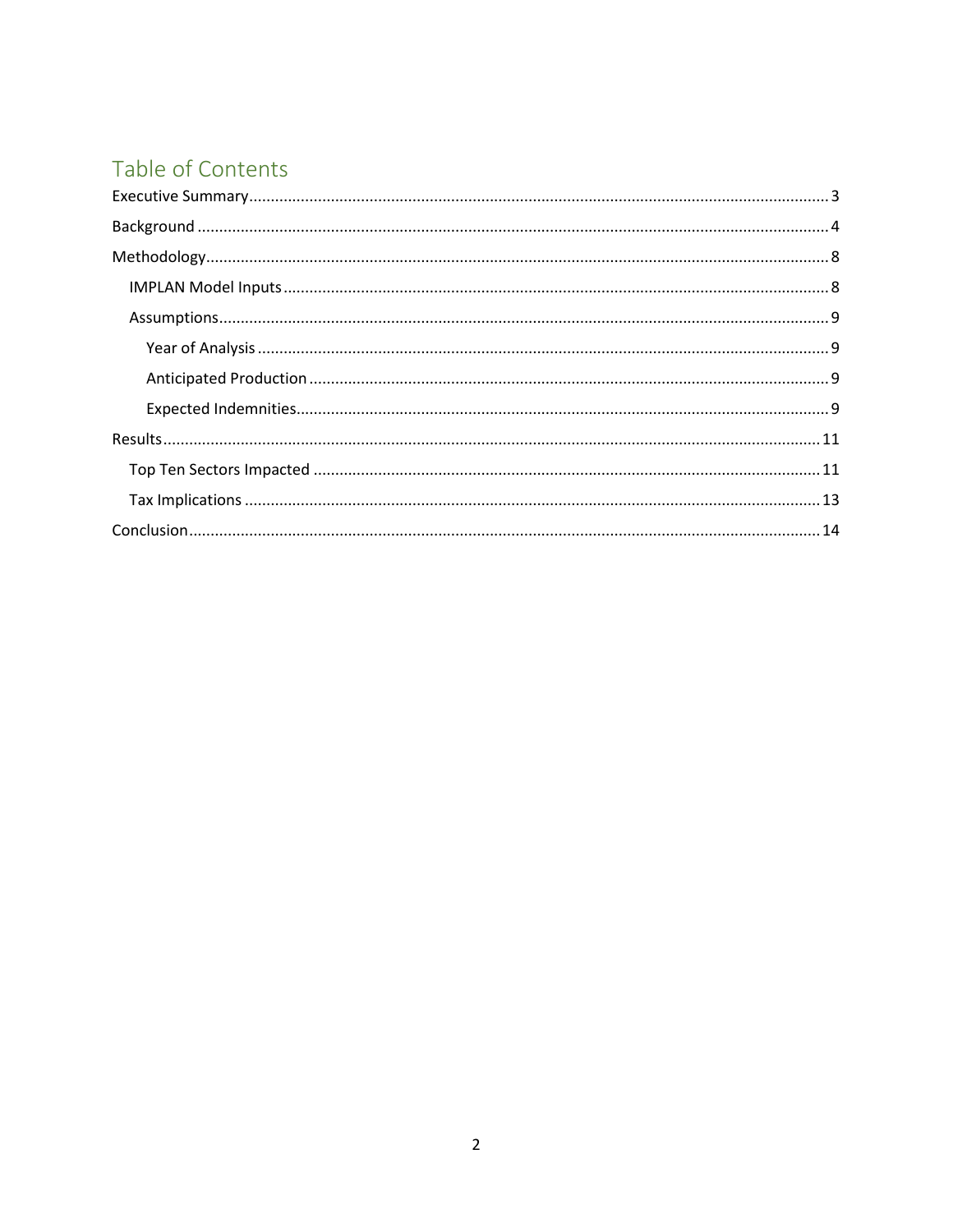## <span id="page-2-0"></span>Executive Summary

Since the beginning of 2015, Highly Pathogenic Avian Influenza (HPAI) has resulted in the loss of more than thirty-eight million layers and pullets in the U.S. from infection or depopulation due to exposure to the virus. Layer operations affected by HPAI are in Iowa, Minnesota, Nebraska, Wisconsin, and South Dakota, and represent a significant percentage of pre-outbreak inventories, particularly for Iowa (52%) and Minnesota (nearly 40%). Since HPAI first began to spread throughout the country in early 2015, the rate of spread has slowed due to quarantines and warmer weather.

Even though the rate of spread has declined, the industry will face headwinds for a significant period of time. Many affected by the outbreak expect to take 18-24 months before reaching pre-outbreak production levels due to quarantine requirements, access to pullets, and a desire to maintain a desired age distribution among layers. Egg producers able to sell eggs, as well as consumers, can expect to be in an elevated price environment for at least the next 6-9 months.

The purpose of this analysis has been to quantify the economic impact of HPAI on the nation's poultry industry in particular and the economy at large. The IMPLAN modeling system was used to estimate this impact. Additional sources of data include USDA/Animal and Plant Health Inspection Service (APHIS), USDA/National Agricultural Statistics Service (USDA/NASS), Egg Industry Center (EIC) at Iowa State University, and the Livestock Marketing Information Center (LMIC).

#### **Results from the analysis include:**

- **15,693** fewer jobs
- **\$2.6B** in lower Output
- **\$981.0M** in lower Value-Added
- Total federal tax receipts are estimated to decrease by: **\$248.6M**
- Total state and local tax receipts are estimated to decrease by: **\$136.1M**

HPAI leaves many egg producers struggling to cover fixed costs and will also have lasting effects as it will take significant time to repopulate the barns and get them back into full production. In addition to the lost revenue to egg producers, HPAI also has many other adverse consequences on economic activity up and downstream such as to lost business for feed suppliers, veterinarians, truck transportation, financial institutions, and decreases in government tax revenues.

Since the HPAI outbreak first began to rapidly spread, many layoffs have taken place in and around the industry. While these initial layoffs are certainly unfortunate and are bound to continue, additional challenges related to rehiring once egg producers are able to repopulate will surface in the short term. Significant effort will need to be expended to find, train, and retain suitable replacements for those laid off from the outbreak.

APHIS has authority and is currently making indemnity payments to those affected by HPAI. As the full effects of the outbreak are better understood, additional considerations may need to be taken to ensure the long-term viability of the industry.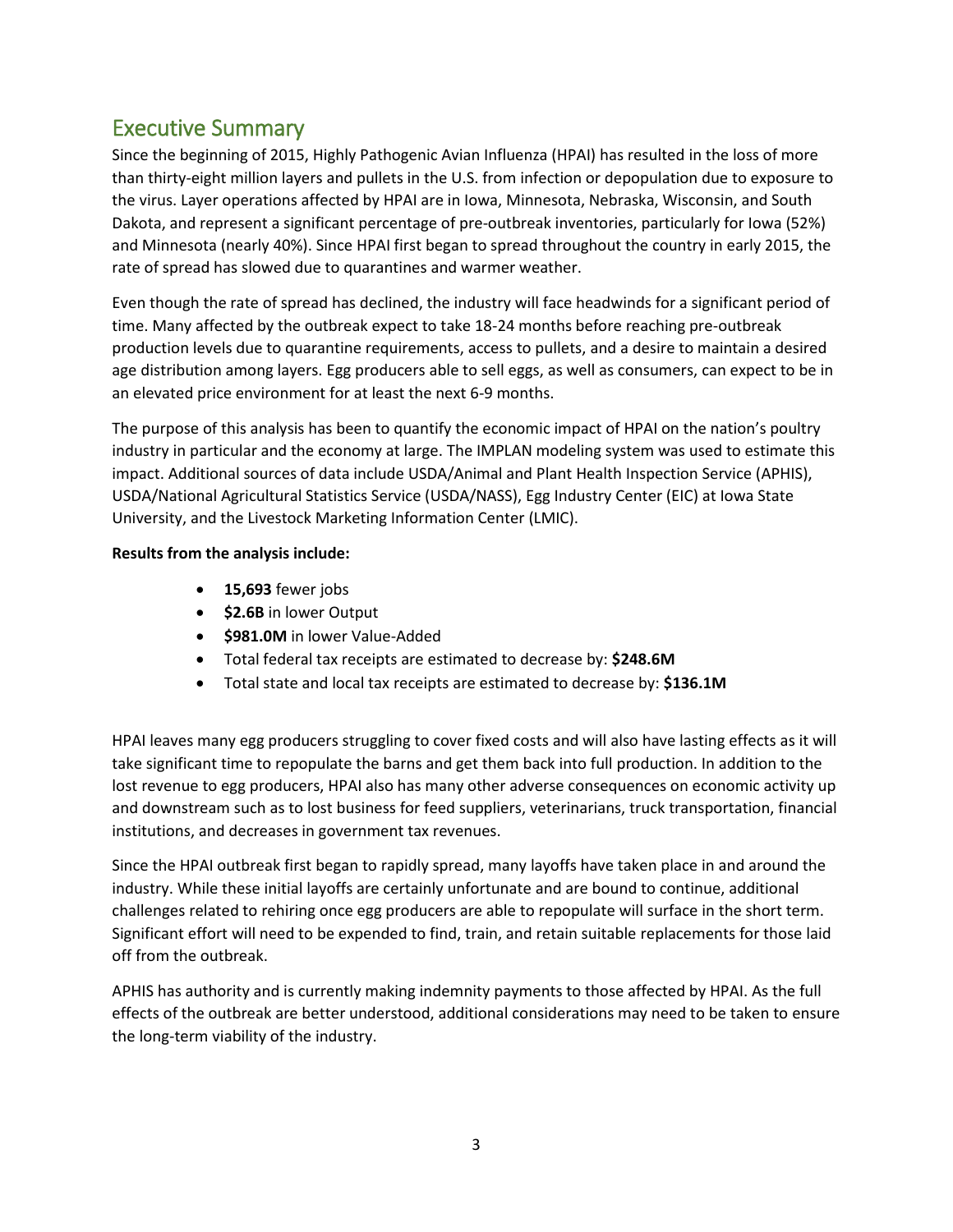## <span id="page-3-0"></span>**Background**

With the recent outbreak of HPAI, the U.S. poultry industry is facing stiff headwinds. Since the beginning of 2015, HPAI has resulted in the loss of more than thirty-eight million layers and pullets in the U.S. from infection or depopulation due to exposure[. Figure 1](#page-3-1) is a map showing the number of HPAI cases by species since December 2014. As shown in [Figure 2,](#page-4-0) [Figure 3,](#page-4-1) and [Figure 4,](#page-5-0) the incidence of avian influenza has slowed recently, but experts caution another outbreak is likely this fall. [Figure 5](#page-5-1) shows the numbers of layers affected by state as well as what share of pre-outbreak inventories the losses represent. Note that both Iowa and Minnesota have experienced losses of nearly 40% or more.



<span id="page-3-1"></span>*Figure 1, 2015 Avian Influenza outbreaks in North America (Source: WATTAgNet)*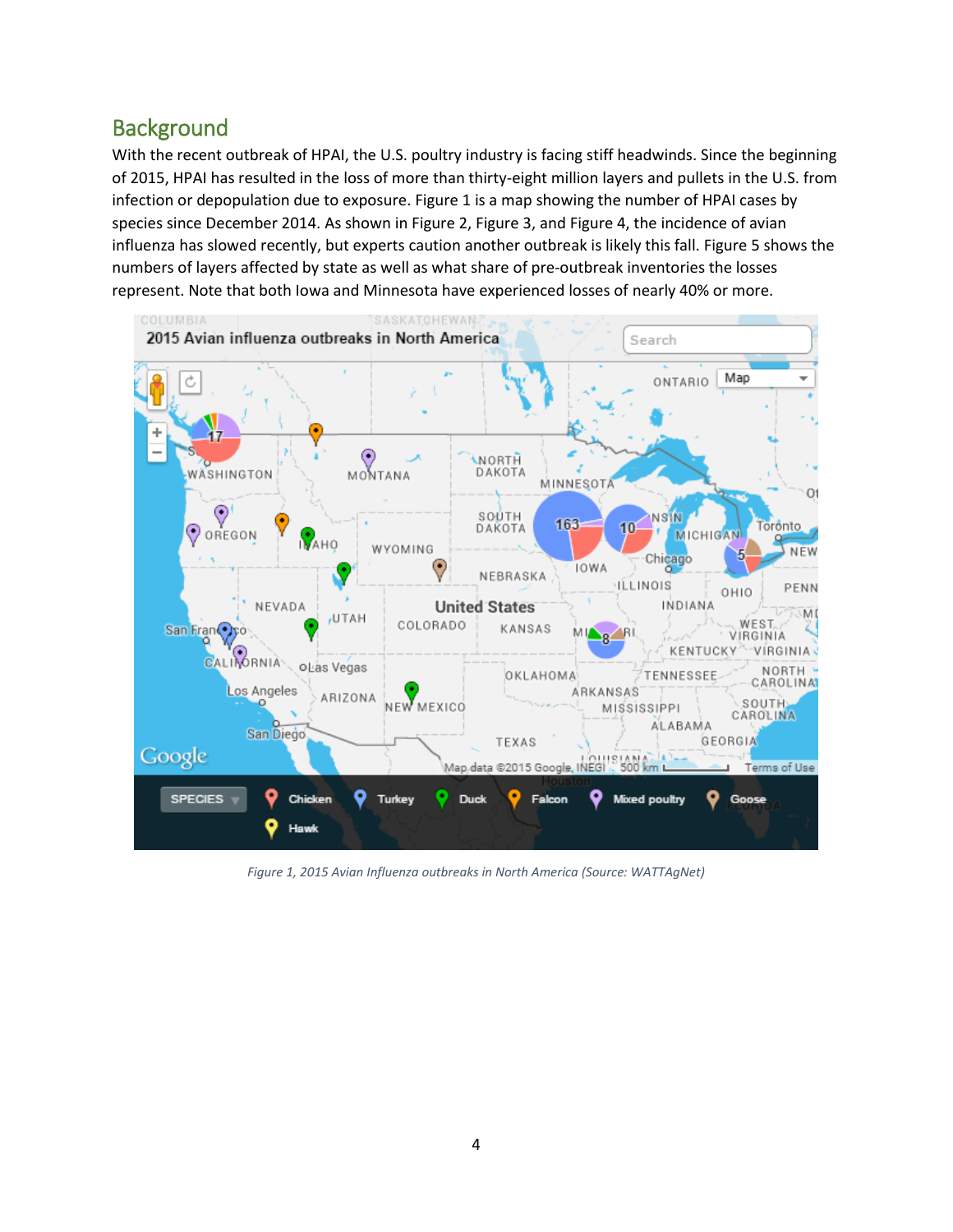

*Figure 2, Affected Birds - Layers and Pullets (Source: APHIS)*

<span id="page-4-0"></span>

<span id="page-4-1"></span>*Figure 3, Cumulative Affected Birds - Layers and Pullets (Source: APHIS)*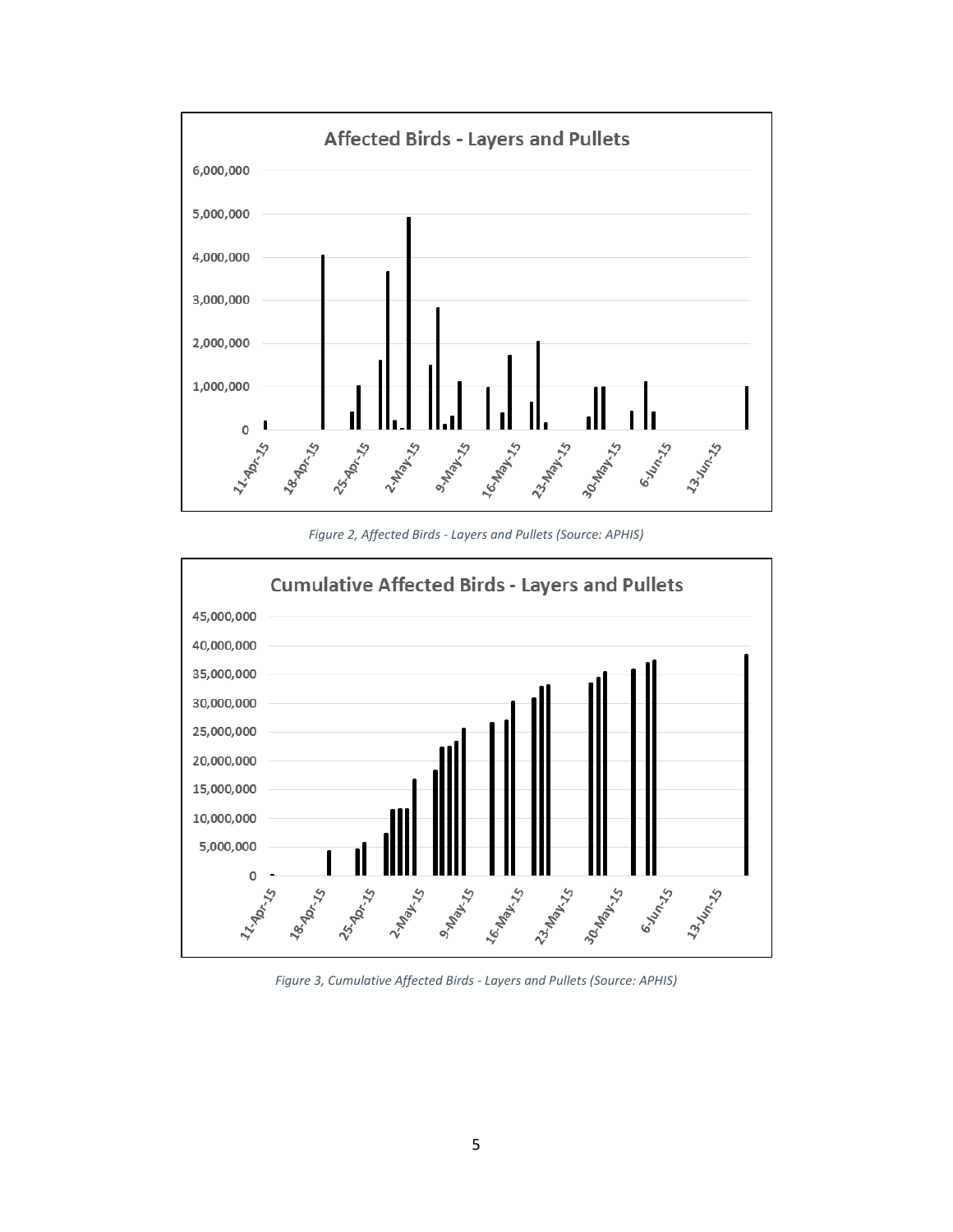

*Figure 4, Affected Birds - All Poultry (Source: APHIS)*

<span id="page-5-0"></span>

#### *Figure 5, HPAI by State (Source: APHIS, USDA/NASS)*

<span id="page-5-1"></span>One challenge as the industry moves forward is how long affected barns will be empty before being cleared to repopulate. Further challenges arise when repopulating due to the need for staggered ages in layers. This means egg producers will not choose to repopulate all farms with pullets of the same age even if obtaining sufficient numbers of pullets at once were possible. Significant loss of pullets (nearly six million) to HPAI also contributes to the repopulation dilemma.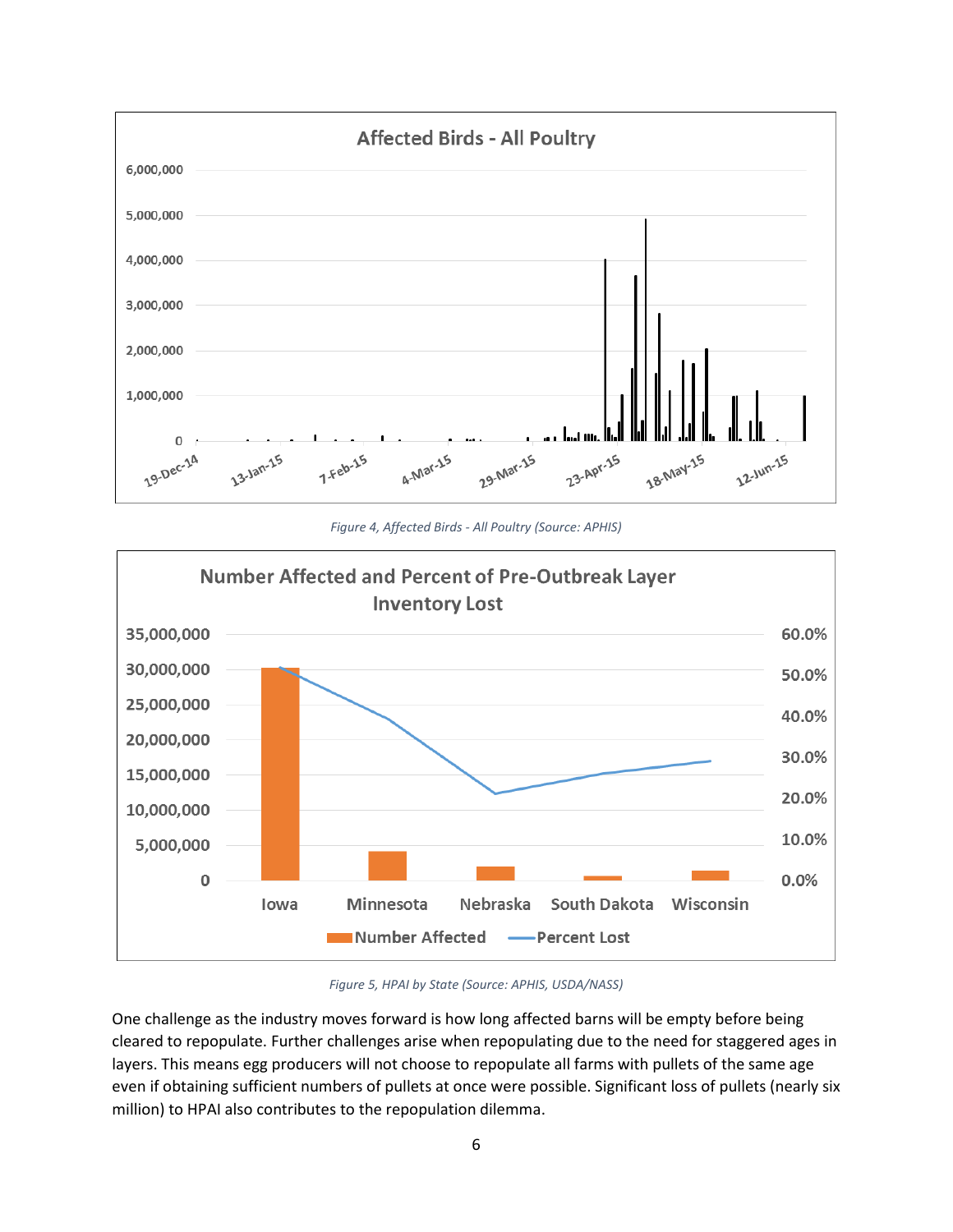While some farms may opt (due to a temporary positive change in egg production economics) to extend egg production of unaffected layers through molting and other means, repopulation is further compounded by expectations of high demand for pullets once many affected farms are cleared to once again begin producing eggs.

The recent decrease in layers and egg production has led to reduced egg supplies and higher prices. As shown in [Figure 6,](#page-6-0) egg prices have been as high as \$2.50/dozen, nearly double what they were prior to the outbreak.



<span id="page-6-0"></span>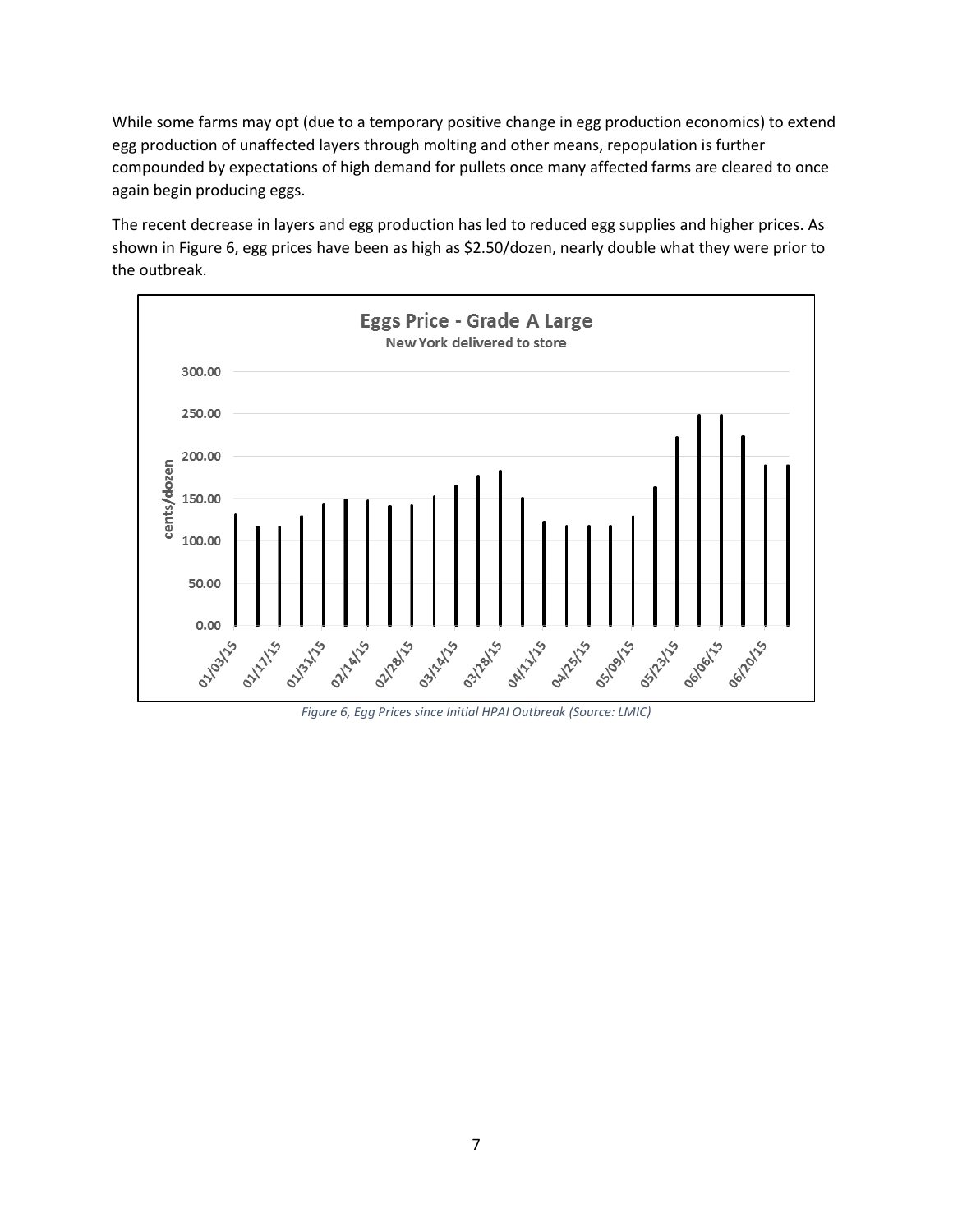## <span id="page-7-0"></span>Methodology

The term "economic impact study" implies a change has taken place within a local economy. The change in an economy typically comes from one of the following sources:

- Entrance/departure of a new business or industry
- Expansion/contraction of an existing business or industry

In this case, we are dealing with the contraction of an existing industry; therefore we would expect a negative economic impact from the change. Common measures of economic activity are: Employment (jobs), Labor Income, Value Added, and Output (sales). A loss as significant as the one under study precludes a series of economic activities from taking place. The magnitude of these economic losses is largely related to the presence of industries that supply the inputs and process the products generated from egg production.

Operations at an egg farm require many purchases from pullets to stock the barn, feed purchases, veterinary services, and many other inputs to produce the eggs for sale. The direct purchases of supplies and equipment are known as *direct effects*. The suppliers and vendors used by the poultry facilities then must purchase inputs to supply the poultry facilities; these are known as *indirect effects*. Those who work on the farm or for the farm's suppliers and vendors then use their additional income to make household purchases; these are known as *household*, or *induced effects*. Together, the sum of direct, indirect, and induced effects are known as total effects and account for the total multiplier effect present from the loss of birds.

When conducting economic impact analyses, an analyst following industry practice typically relies on primary sources of data, such as the project sponsor and others with first-hand knowledge of the project, and pertinent information obtained from independent sources. Additionally, an analyst typically makes use of any number of software packages to understand the linkages among industries present in the study area. These software packages rely heavily upon periodically reported government statistics and surveys and other secondary source data. The purpose of these data sources is to identify and quantify the inputs a particular industry must obtain in order to produce its specific good(s) and/or service(s).

For the purpose of this analysis, we have utilized IMPLAN software<sup>1</sup>, which is software designed to capture the total effects of a particular change in an economy. The 2012 IMPLAN national dataset was used as a basis from which to update to 2014 USDA/NASS values. APHIS was used as the data source for the number of birds lost.

## <span id="page-7-1"></span>IMPLAN Model Inputs

l

For this analysis we assumed affected farms would remain empty and not producing eggs for a period of 12 months. Using APHIS affected layer data as of July 22, 2015, an estimate of lost egg production (in dozens) per layer was calculated for affected layers. This was done using an industry average daily lay rate of 0.8. Lost egg production (in dollars) per layer was calculated by factoring the farm level price reported by the Egg Industry Center at Iowa State University against lost dozens/layer.

<sup>&</sup>lt;sup>1</sup> IMPLAN is an acronymn for Impact Analysis for PLANing. Please visit [www.implan.com](http://www.implan.com/) for more background information on the software and associated datasets.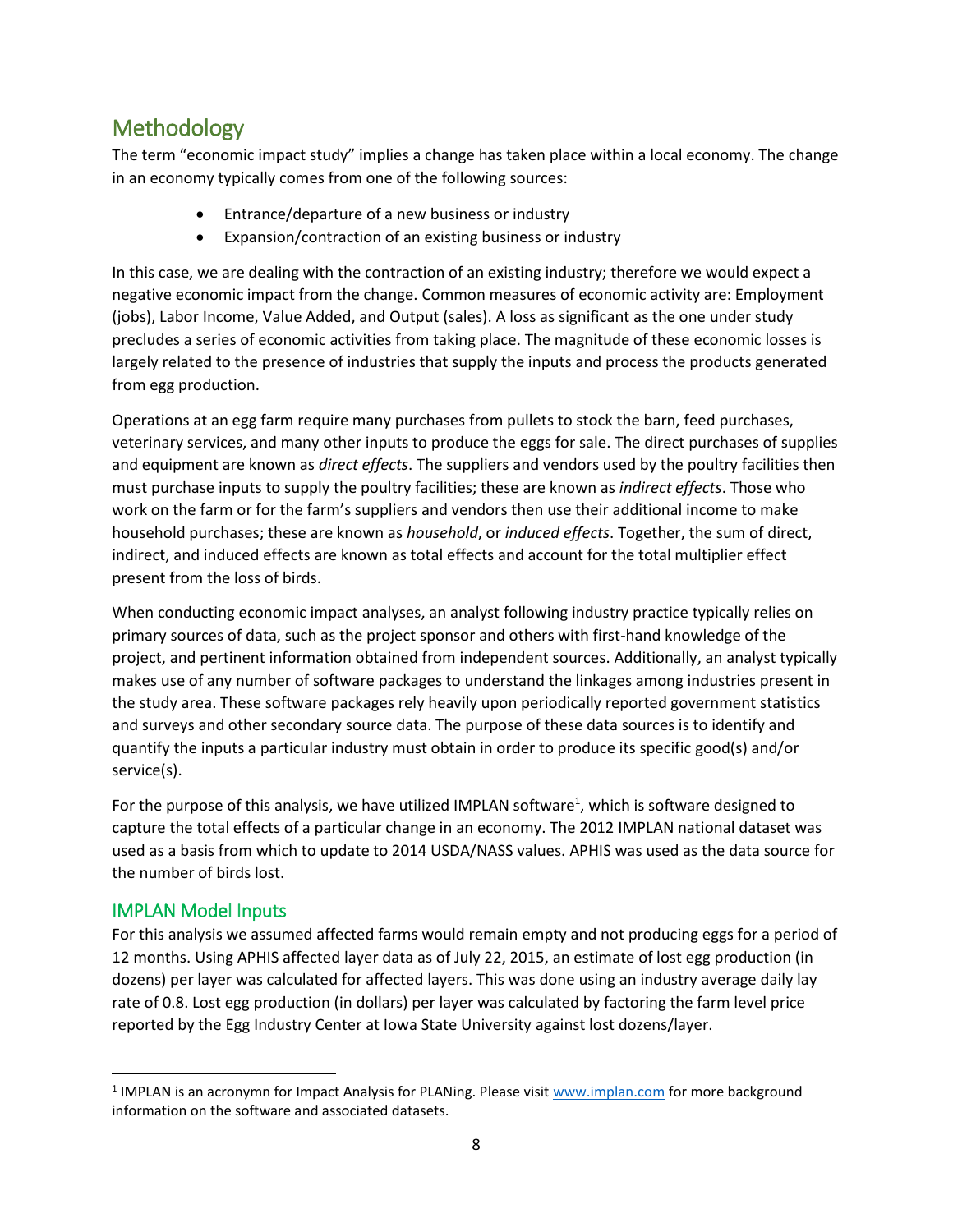Calculations are as follows:

Lost Production per Layer (dz eggs) =  $(365 \text{ days/yr} * 0.8)/12$ 

Lost Production per Layer  $(\xi)$  = Lost Production per Layer (dz) \*  $\xi$ 1.025

Using the above formulas yields a loss of 24.33 dozen per layer over the course of a year. Factoring the 2014 average farm price of \$1.025/dz yields a loss of \$24.94/layer. This loss was then multiplied by total affected layers through July 22, 2015 (38.3 million) – a total of \$956.2M in lost direct economic activity prior to adjusting or expected indemnities of \$143.9M from APHIS (as explained in "Assumptions" section). This results in a net direct loss to the industry of \$812.3M, which is the amount entered into the IMPLAN model created for this analysis.

#### <span id="page-8-0"></span>**Assumptions**

In order to estimate the economic impact of HPAI we have made a series of assumptions with regard to year of analysis, anticipated production, and expected indemnities for affected layers. Additional information follows.

#### <span id="page-8-1"></span>Year of Analysis

The year 2014 was chosen as the basis for analysis. This is due to the fact that the HPAI outbreak had only officially affected one flock in late 2014. It was not until April that many layer and pullet flocks began to be affected.

As mentioned previously, egg prices have experienced a near doubling since the HPAI outbreak first occurred. While overall income to the industry is likely to remain at approximately the same level due to much higher egg prices, we have chosen to model the impact of HPAI as if it were 2014, a period of market equilibrium. The primary reason for this is if current layer inventory and prices were modeled, the losses for those actually adversely affected by the outbreak would be masked. Additionally, using other recent animal disease outbreaks as a guide (i.e., PEDv in hogs), current elevated prices of eggs will likely retreat quicker than expected, returning the market to equilibrium.

Another reason for using 2014 as the year of analysis is due to the IMPLAN modeling system assuming constant prices and therefore not fully accounting for the impact of higher prices on other sectors within the model, even if adjustments were made to the poultry sector within the model.

#### <span id="page-8-2"></span>Anticipated Production

For this analysis we assumed affected farms would remain empty and not producing eggs for a period of 12 months. Some companies who have the ability to shift pullets among both affected and non-affected farms may be able to be up to pre-outbreak levels sooner than 12 months and still maintain the desired age distribution. In other cases many farms may not be up and running for closer to 18-24 months to achieve the desired age distribution of pullets placed. An industry average daily rate of lay of 0.8 was used in estimating lost egg production and was factored against APHIS affected layer data as of July 22, 2015.

#### <span id="page-8-3"></span>Expected Indemnities

The USDA, through APHIS, is authorized to pay indemnities for birds affected by HPAI. Using calculations internal to APHIS, the indemnity for a 20-week layer (a newly placed pullet) is \$4.22, which includes both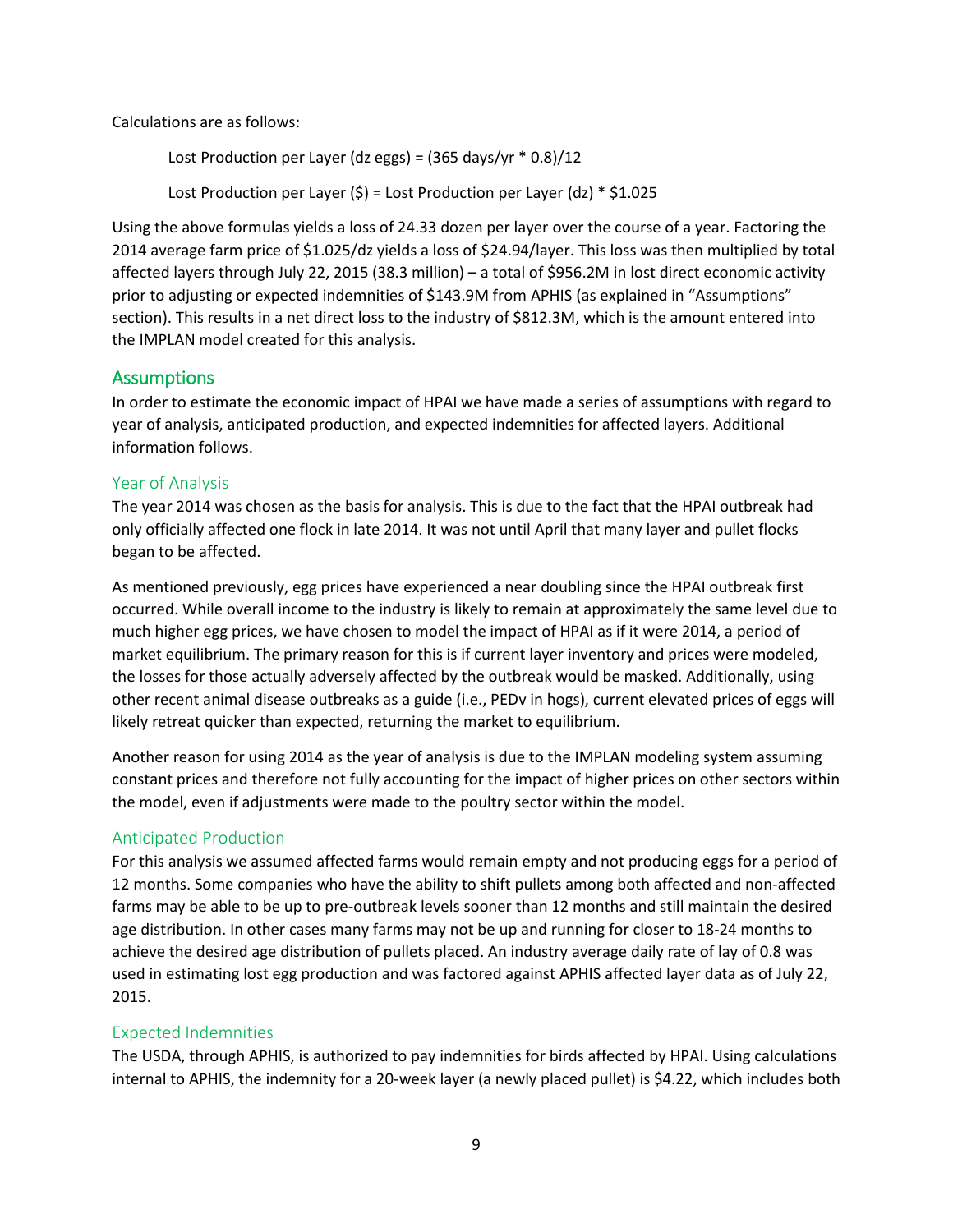a "capital cost" and "loss of income" components<sup>2</sup>. Layers older than twenty weeks of age are expected to receive a progressively lower indemnity based upon documented age in weeks. Using the assumption that layers of all ages are uniformly distributed across the system, we reduce the portion of the total indemnity attributed to loss of income (\$0.94/layer) by 50%. This results in an average indemnity per layer of \$3.75. Factoring against all affected layers as of July 22, 2015 yields a total estimated industrywide indemnity of \$143.9M.

 $\overline{\phantom{a}}$ 

<sup>&</sup>lt;sup>2</sup> After industry input, APHIS has extended the life expectancy of a layer to 90 weeks which will yield a higher indemnity rate. In the absence of a clear indication of the new indemnity amount we have based our analysis on the prior 80 week life expectancy.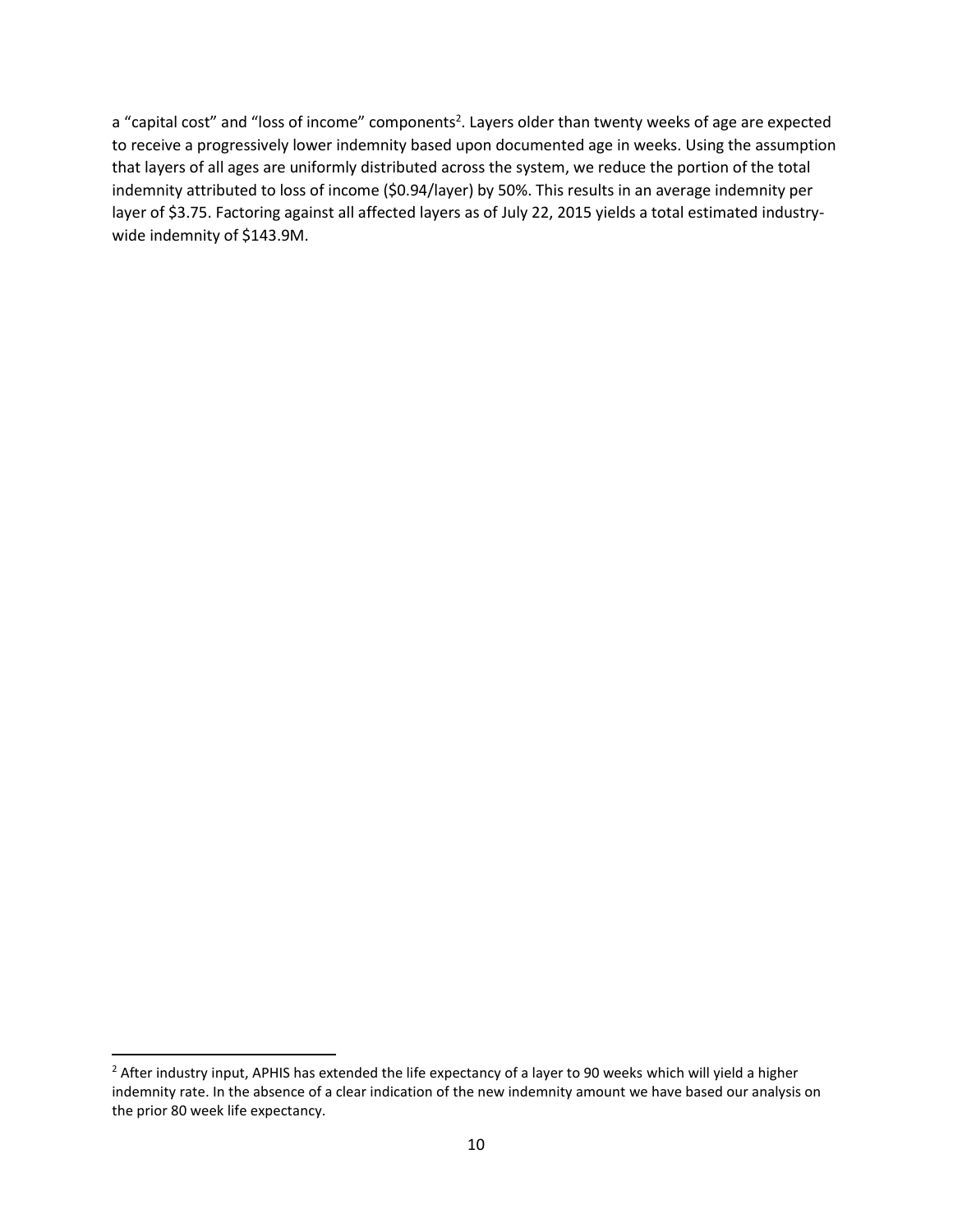## <span id="page-10-0"></span>**Results**

The U.S. has lost approximately thirty-eight million layers and pullets due to HPAI. Using the methodology and assumptions outlined in this report, an estimated loss of **\$812.3M** in direct economic activity would result from the loss of these birds and the inability of the producers to repopulate their farms for a significant period of time. While \$812.3M is a very large figure, the losses multiply when the indirect and induced effects of this loss are considered. As shown in [Table 1,](#page-10-2) the impact of the inability of these farmers to produce eggs is significant, so the loss of more than thirty-eight million birds in the U.S. causes a measurable decrease in economic activity within the study area. In fact, when all rounds of economic activity are considered, the estimated losses to the U.S. would be the following:

- **15,693** fewer jobs
- **\$2.6B** in lower Output
- **\*** \$981.0M in lower Value-Added

| <b>Total Impact Results</b> |                   |                    |                     |  |  |
|-----------------------------|-------------------|--------------------|---------------------|--|--|
| <b>Impact Type</b>          | <b>Employment</b> | <b>Value Added</b> | Output              |  |  |
| <b>Direct Effect</b>        | -7.634            | ( \$270, 191, 571) | ( \$812, 336, 945)  |  |  |
| <b>Indirect Effect</b>      | $-4.583$          | ( \$410,518,010)   | (51, 247, 723, 476) |  |  |
| <b>Induced Effect</b>       | $-3,476$          | ( \$300, 338, 964) | (5544, 578, 486)    |  |  |
| <b>Total Effect</b>         | $-15,693$         | ( \$981,048,544)   | (52,604,638,907)    |  |  |

<span id="page-10-2"></span>*Table 1, Total Impact Results*

## <span id="page-10-1"></span>Top Ten Sectors Impacted

The two primary determinants which cause certain sectors to appear in these "Top 10" impact tables are 1) the extent to which the directly impacted sector (poultry) utilizes certain sectors to produce their outputs, and 2) the degree to which those indirect sectors are present in the study area. With this in mind, many of the sectors which appear in the table make logical sense. For example, one would expect poultry producers to utilize crop production, truck transportation, and financial institutions as they produce their products.

In terms of impacts in terms of Output, [Table 2](#page-11-0) details the top 10 sectors in the U.S. economy that are impacted. The sum of all total Output impacts will sum to the \$2.6B total i[n Table 1.](#page-10-2) Please note that some industry totals may not match exactly due to rounding.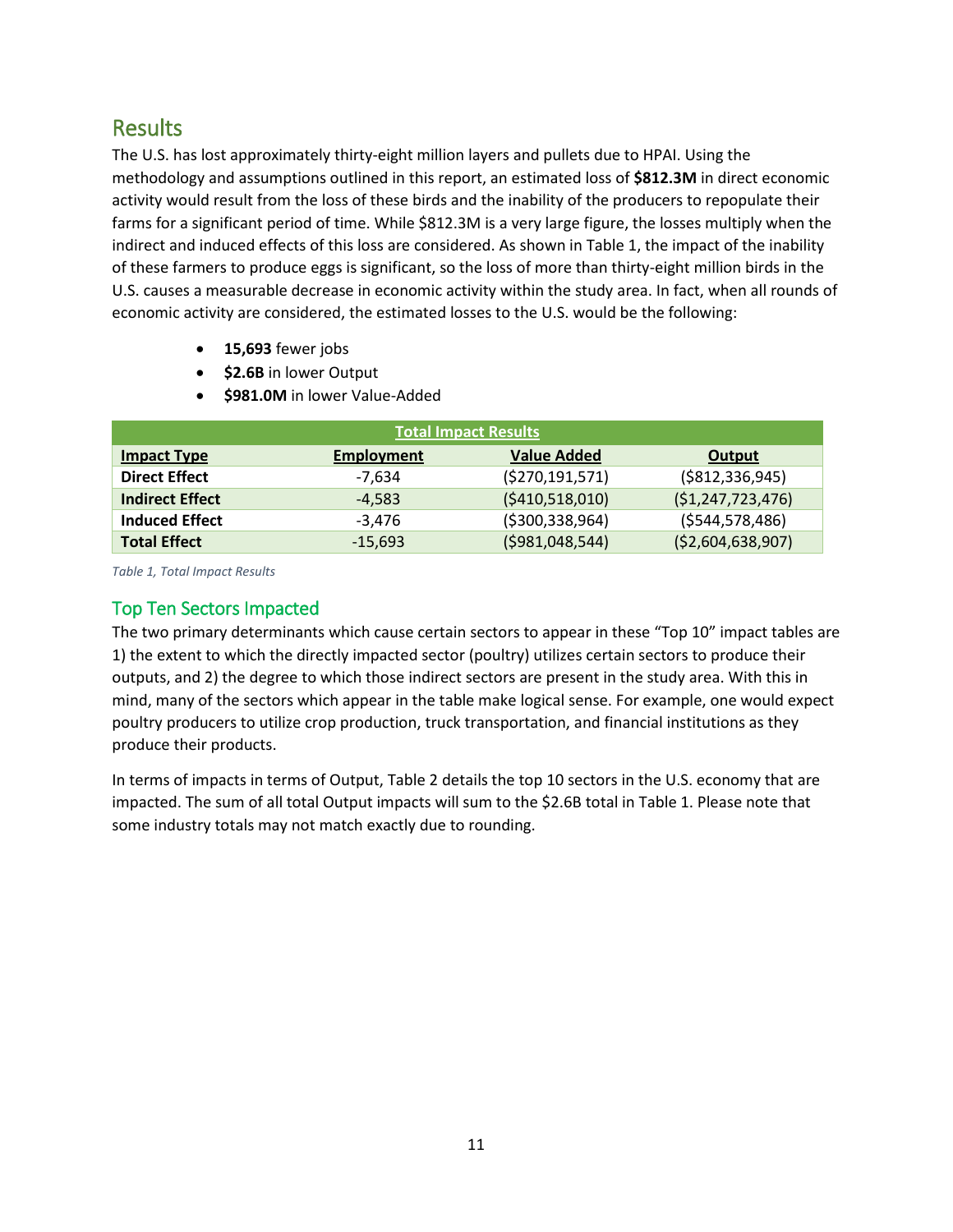| Top 10 Sectors Impacted - Output (Millions)        |               |                 |                |              |
|----------------------------------------------------|---------------|-----------------|----------------|--------------|
| <b>Sector</b>                                      | <b>Direct</b> | <b>Indirect</b> | <b>Induced</b> | <b>Total</b> |
| Poultry and egg production                         | ( \$812.3)    | (584.1)         | (51.2)         | ( \$897.6)   |
| Other animal food manufacturing                    | \$0.0         | ( \$320.6)      | (51.0)         | (5321.7)     |
| <b>Wholesale trade</b>                             | \$0.0         | ( \$117.6)      | (525.1)        | (5142.7)     |
| <b>Grain farming</b>                               | \$0.0         | (5107.2)        | (51.2)         | (5108.4)     |
| Soybean and other oilseed processing               | \$0.0\$       | (564.6)         | (50.9)         | (565.5)      |
| Real estate                                        | \$0.0         | (522.0)         | (527.6)        | (549.7)      |
| <b>Petroleum refineries</b>                        | \$0.0\$       | (529.3)         | (511.5)        | (540.8)      |
| <b>Truck transportation</b>                        | \$0.0         | ( \$31.0)       | (55.5)         | ( \$36.5)    |
| <b>Oilseed farming</b>                             | \$0.0         | ( \$30.0)       | (50.5)         | ( \$30.5)    |
| Support activities for agriculture and<br>forestry | \$0.0         | (527.6)         | (50.5)         | (528.1)      |

<span id="page-11-0"></span>*Table 2, Top 10 Sectors Impacted in Terms of Output (\$M)*

In terms of Value-Added impacts, [Table 3](#page-11-1) lists the top 10 sectors in the U.S. economy that will be impacted. The sum of all total Value-Added impacts will sum to the \$981.0M total in [Table 1.](#page-10-2)

| Top 10 Sectors Impacted - Value-Added (Millions)                    |               |                 |                |              |
|---------------------------------------------------------------------|---------------|-----------------|----------------|--------------|
| <b>Sector</b>                                                       | <b>Direct</b> | <b>Indirect</b> | <b>Induced</b> | <b>Total</b> |
| Poultry and egg production                                          | (5270.2)      | (528.0)         | (\$0.4)        | (\$298.6)    |
| <b>Wholesale trade</b>                                              | \$0.0         | (578.5)         | ( \$16.8)      | (595.2)      |
| Real estate                                                         | \$0.0\$       | (517.4)         | (521.9)        | ( \$39.4)    |
| <b>Other animal food manufacturing</b>                              | \$0.0\$       | ( \$35.7)       | (50.1)         | ( \$35.8)    |
| Support activities for agriculture and<br>forestry                  | \$0.0         | (521.3)         | (50.4)         | (521.7)      |
| <b>Oilseed farming</b>                                              | \$0.0         | (518.8)         | (50.3)         | (519.1)      |
| <b>Truck transportation</b>                                         | \$0.0         | ( \$13.5)       | (52.4)         | ( \$15.8)    |
| <b>Monetary authorities and depository</b><br>credit intermediation | \$0.0         | (55.7)          | (58.8)         | (514.5)      |
| <b>Management of companies and</b><br>enterprises                   | \$0.0         | (58.7)          | (55.5)         | (514.1)      |

<span id="page-11-1"></span>*Table 3, Top 10 Sectors Impacted in Terms of Value-Added*

In terms of Employment impacts, [Table 4](#page-12-1) details the top 10 sectors in the U.S. economy that will be impacted. The sum of all total Employment impacts will sum to the -15,693 total in [Table 1.](#page-10-2)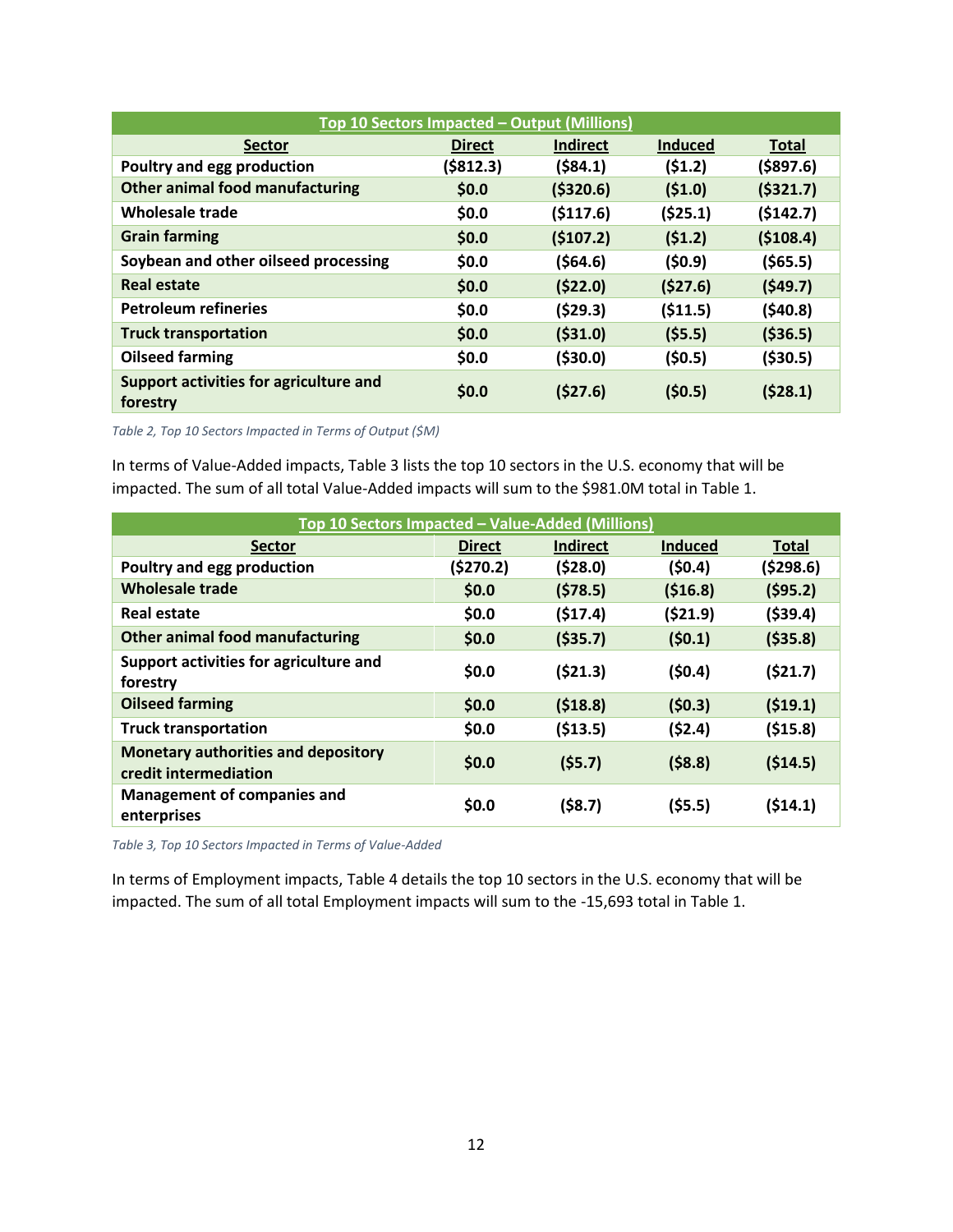| Top 10 Sectors Impacted - Employment               |               |                 |                |              |
|----------------------------------------------------|---------------|-----------------|----------------|--------------|
| <b>Sector</b>                                      | <b>Direct</b> | <b>Indirect</b> | <b>Induced</b> | <b>Total</b> |
| Poultry and egg production                         | $-7,634$      | $-791$          | $-11$          | $-8,436$     |
| Support activities for agriculture and<br>forestry | $\mathbf 0$   | $-608$          | $-11$          | $-618$       |
| Wholesale trade                                    | 0             | $-504$          | $-108$         | $-612$       |
| <b>Grain farming</b>                               | $\mathbf 0$   | $-374$          | $-4$           | $-378$       |
| Real estate                                        | 0             | $-124$          | $-156$         | $-280$       |
| <b>Truck transportation</b>                        | $\mathbf 0$   | $-203$          | $-36$          | $-239$       |
| Other animal food manufacturing                    | 0             | $-223$          | $-1$           | $-224$       |
| <b>Full-service restaurants</b>                    | $\mathbf 0$   | $-23$           | $-155$         | $-177$       |
| Limited-service restaurants                        | 0             | $-20$           | $-141$         | $-161$       |
| <b>Employment services</b>                         | 0             | $-67$           | $-79$          | $-146$       |

<span id="page-12-1"></span>*Table 4, Top 10 Sectors Impacted in Terms of Employment*

### <span id="page-12-0"></span>Tax Implications

Another implication of this decrease in economic activity is the impact on state, local and federal taxes. This includes revenue from personal income tax, sales tax, property tax, corporate profit taxes, motor vehicles taxes, and excise taxes. Federal, state, and local tax impacts are estimated as follows:

- Federal tax receipts are estimated to decrease by: **\$248.6M**
- State and local tax receipts are estimated to decrease by: **\$136.1M**